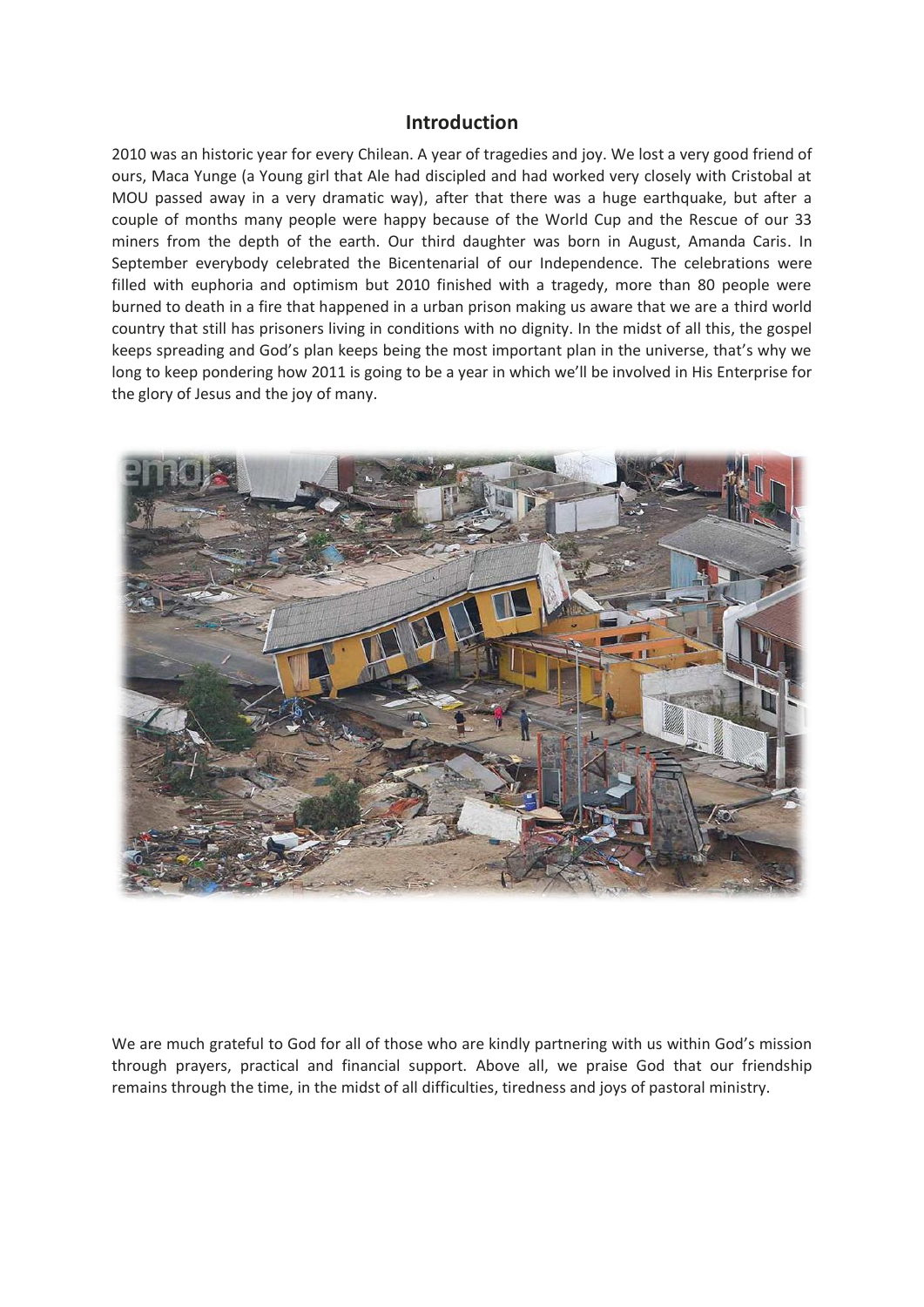**Ale and Cris with theirs "ABEJAS" (Bees) (Amanda, Belén, Jacinta)**



# **FAMILY**

We can bear witness that God is faithful. We are grateful for the love and gladness that He has poured out into our family in these 7 years of marriage and for having given us another year to serve Him in His work.

There are great challenges for 2011. Belén keeps going as a Pre-K girl and Jacinta will become one. All of this in the middle of our church planting project in downtown Santiago. Being aware of that, we will make sure that our quality time as a family grows; it will be a "non-negotiable" for us in 2011.

Ale finished another year of discipleship with women. Every Monday she taught the gospel of John to a very constant group of friends. We have seen the fruit of the Bible study as they grow in godly character and passion for Jesus. There is a big chance that Ale may be in charge of the children ministry during 2011. We are not sure yet, if that's not the case she will be at least training those who will be involved in it. All of this will depend on how her "full time mum" goes.

We have great expectations for the visit of Ted Tripp to Chile. He will be doing a Conference of Parenthood from the 15 to the 17 of March. Ale and I trust that it will be a time for renewing of our vision for parenthood and will give us strength to carry on discipling our kids in God's way.

#### **PLEASE PRAY:**

**That God may keep giving us the grace to build a home in which Jesus is the centre of our relationships. That He may keep giving us strength in the daily responsibilities we have as parents. That He may give is peaceful times, quality times with the kids and as a couple. God is good!**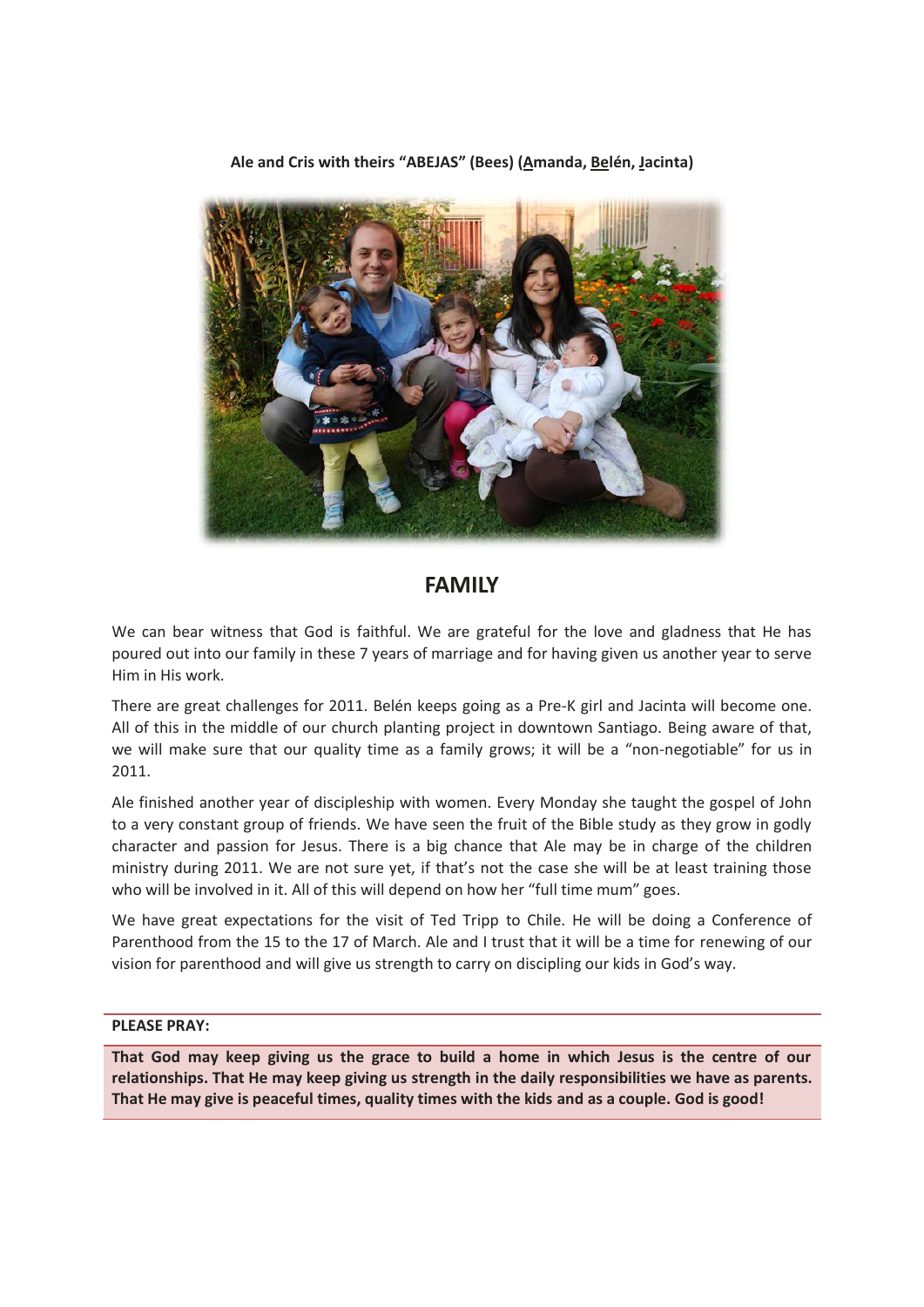# **APÓSTOL SANTIAGO CHURCH**



After a whole year of evangelism and discipleship, God has brought about 25 people to our weekly meetings. Every Wednesday we meet, we have something to eat and then we meditate in the Bible in small groups.

It's a privilege to be able to see how people's lives begin to be transformed by Jesus' power. Church planting can be an exhausting mission, but it can't be compare with the enormous joy of seeing God's kingdom grows even in a place like downtown Santiago with all the barriers people's have against the gospel.

But 2010 ended and now comes 2011 with new objectives. Our small congregation has already memorized how to respond to the question: What is the most important day of the year?...they answer..."The 1st of MAY!!!" That's the date in which we want to begin with our Sunday services. We are hoping that in that day a different aspect of the growth of our church may begun. It will require much commitment and perseverance of our people but it will open the door for the proclamation of the gospel in another context.

#### **PLEASE PRAY:**

**That God may give us the impulse we need as a Church to do the next step as a community, namely, establishing a God-centered service that may build up the Church around God's Word as we try to reach the outside community with the Holy Spirit power.**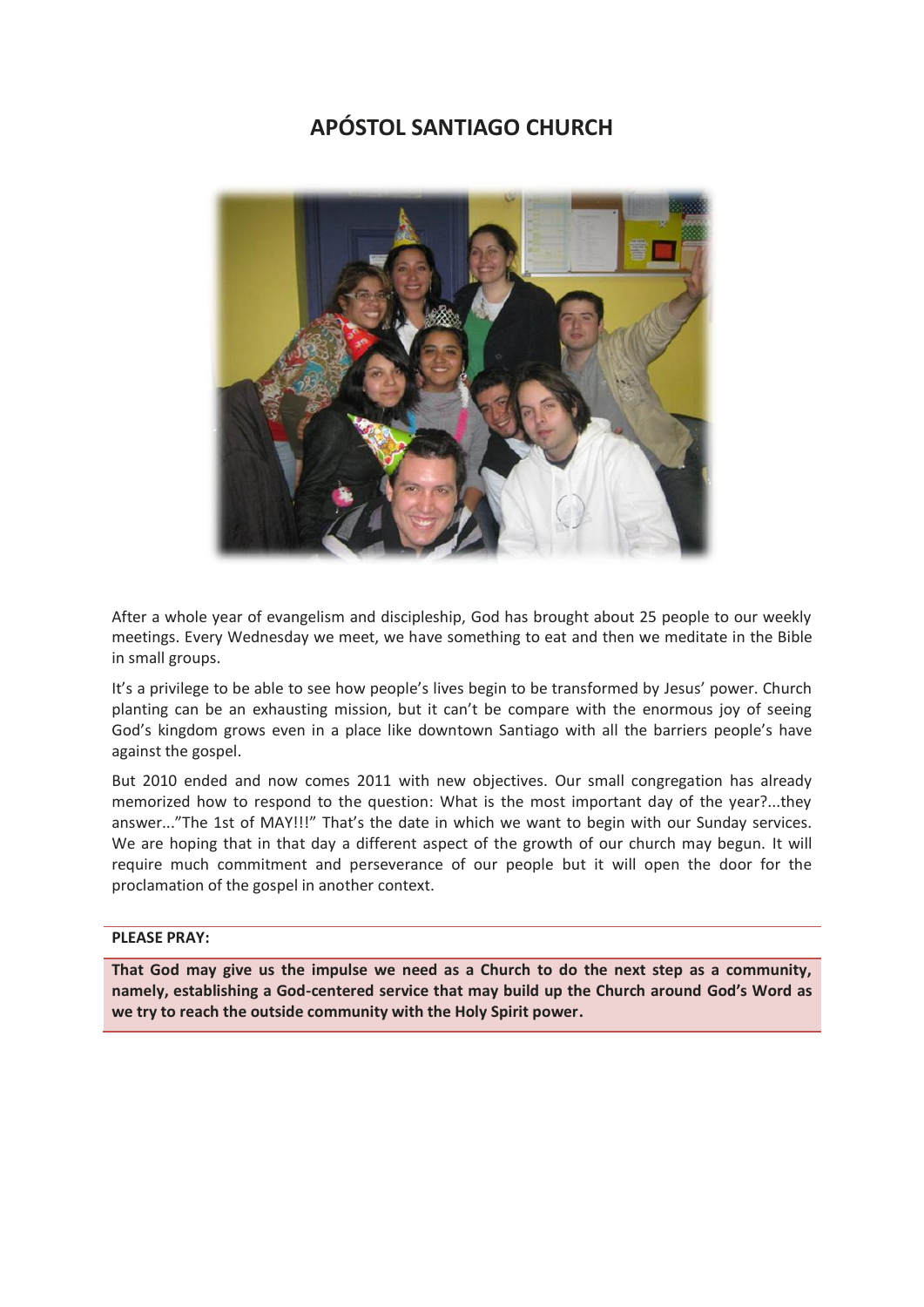## **NATIONAL GIMNASIO**



**CHALLENGE CONFERENCE 2010**



Leslie Dubelloy (National Gimnasio's Development and Training Coordinator) Camilo Hormazabal and Alan DuBelloy (Trainees 2010)

Colin Marshall visited our country to present his book "The Trellis and the Vine" and to preach in our Anglican Conference for Pastors. It was very much refreshing for those of us involved in this Ministry Training Program because it reminded us of the basic principles that we have been trying to pursue since the beginning of Gimnasio: to disciple with God's Word the future generation of gospel workers.

The year finished with the Challenge Conference. We were reminded with the simple strategy of Jesus laid up in John 15: "disciples that makes disciples". Even though there is much work to be done, we feel that we are in the right way as we see that more and more young people are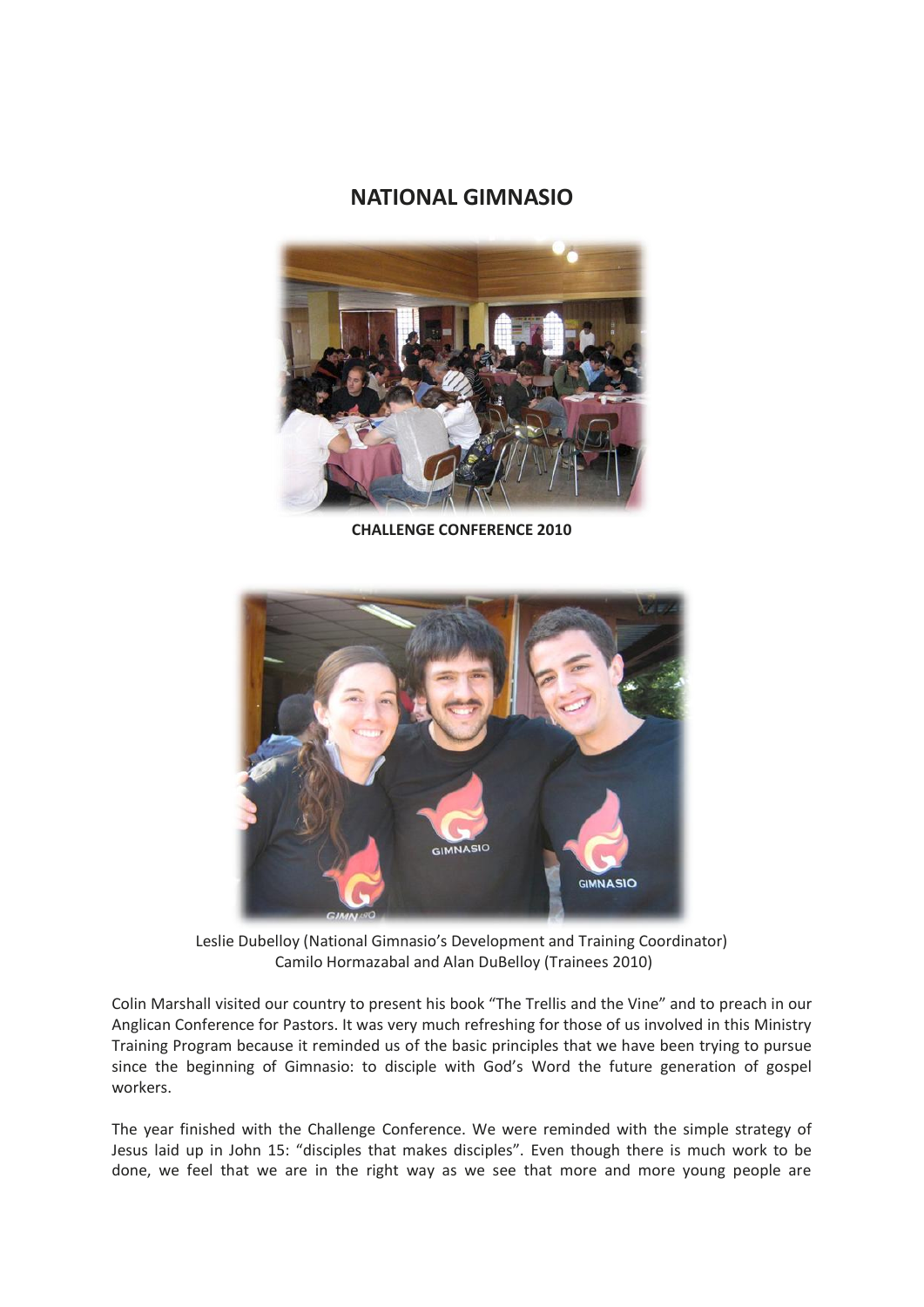becoming interested in gospel ministry, Gimnasio establishes new bases in different parts of the country (5 cities will run Gimnasio) and after 3 years of running this program 10 people have gone through Bible College thinking in full time gospel ministry.

During 2011 we will aim to form a Team of Trainers from different parts of Chile. In that way we will be able to share resources, ideas, training models and criteria's. As we do this, we hope that many new local churches that have no training experience may be willing to send their people to this network of Trainers and by God's grace, create a well prepared new generation for gospel work, not only in Chile but in Latin-American.

#### **PLEASE PRAY:**

**That God may grant that –as we keep forming people- a new Trainer Team may be built which is passionate for seeing the birth of a new generation of gospel ministers with strong biblical foundations, deep love for God's Church, humbly dependent in the Holy Spirit and genuinely compassionate for those who don't know Jesus Christ.**

### **CEP**

Cristóbal has been teaching a course of Homiletics in the Anglican Bible College. It's a course that aims to teach the students to go the road from the text to the sermon through workshops and sermon presentations. Even though the students find the course helpful, Cristobal still thinks that he could improve the course to give a better service to the students.

#### **PLEASE PRAY:**

**That God may grant time to Cristobal to be able to prepare good workshops that may challenge and help the future pastors of our congregations, particularly because Homiletics it is such a key part for their future ministry as it deals mainly with the proclamation of God's Word.**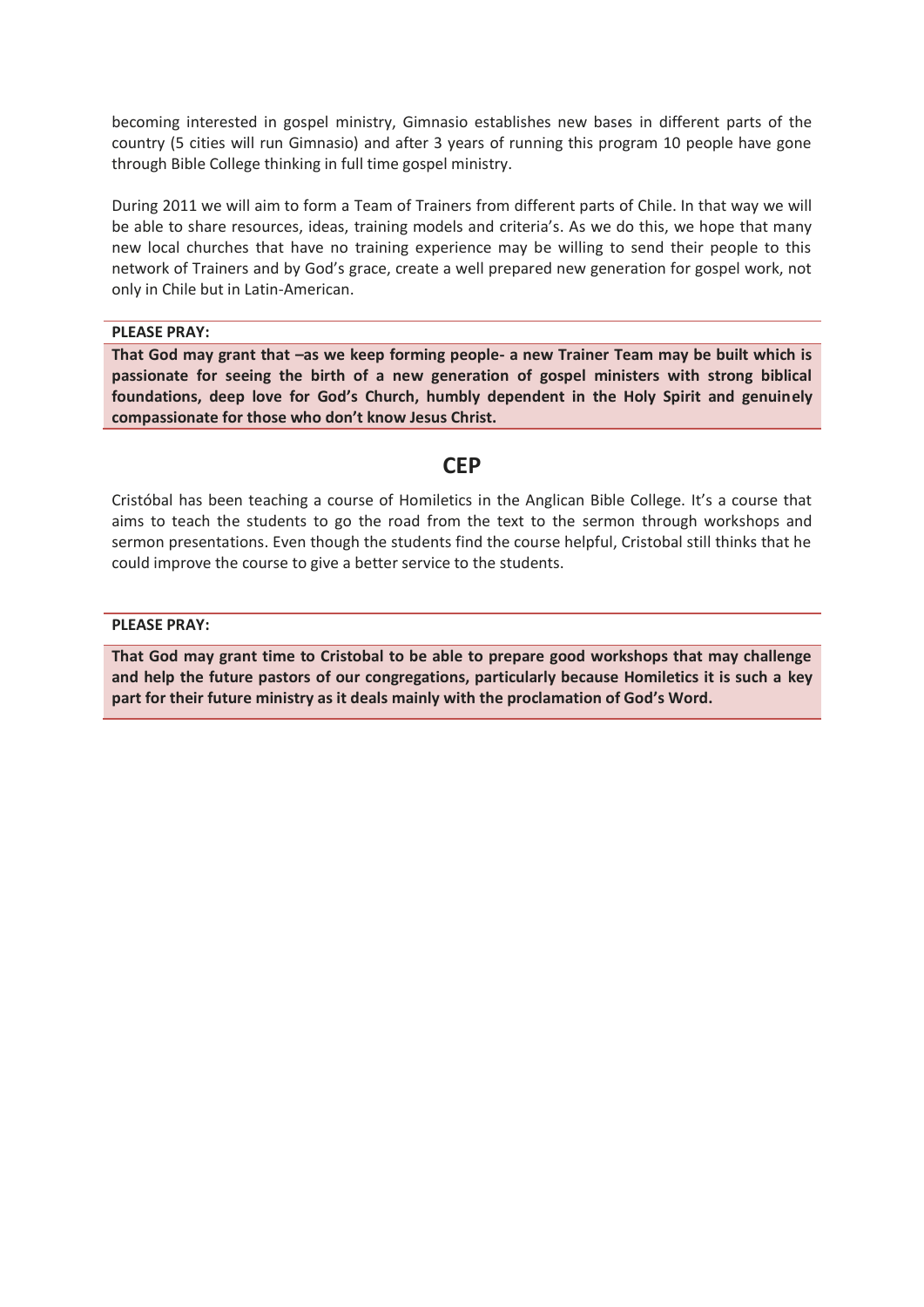### **MOU CHILE**





In 2010 Chile celebrated the Bicentennarial of its Independence and MOU wanted to remember it with a National Mission Outreach. So, for more than 18 months we were working to organize the proclamation of Christ in different forms and places. At the end there were 2170 young missionaries going into the streets dressed with yellow T-shirts (the light of Christ) representing 21 cities throughout our country (from Arica to Puerto Montt) Our "motto" was "For the Renewal of a Passion" because we longed to see that as people were coming to Christ, they may be freed from their current earthly passions and may be brought to a more fully, eternal and real passion for the glory of Christ. But the second aim was to bring that same passion into the Church. That, as the church would join hands to preach Christ, she may remember what Christ did for her 2 thousand years ago and her joy in God may increase. Both aims were achieved by God's grace and we trust that after that mission Christ's Church grew in number and in passion!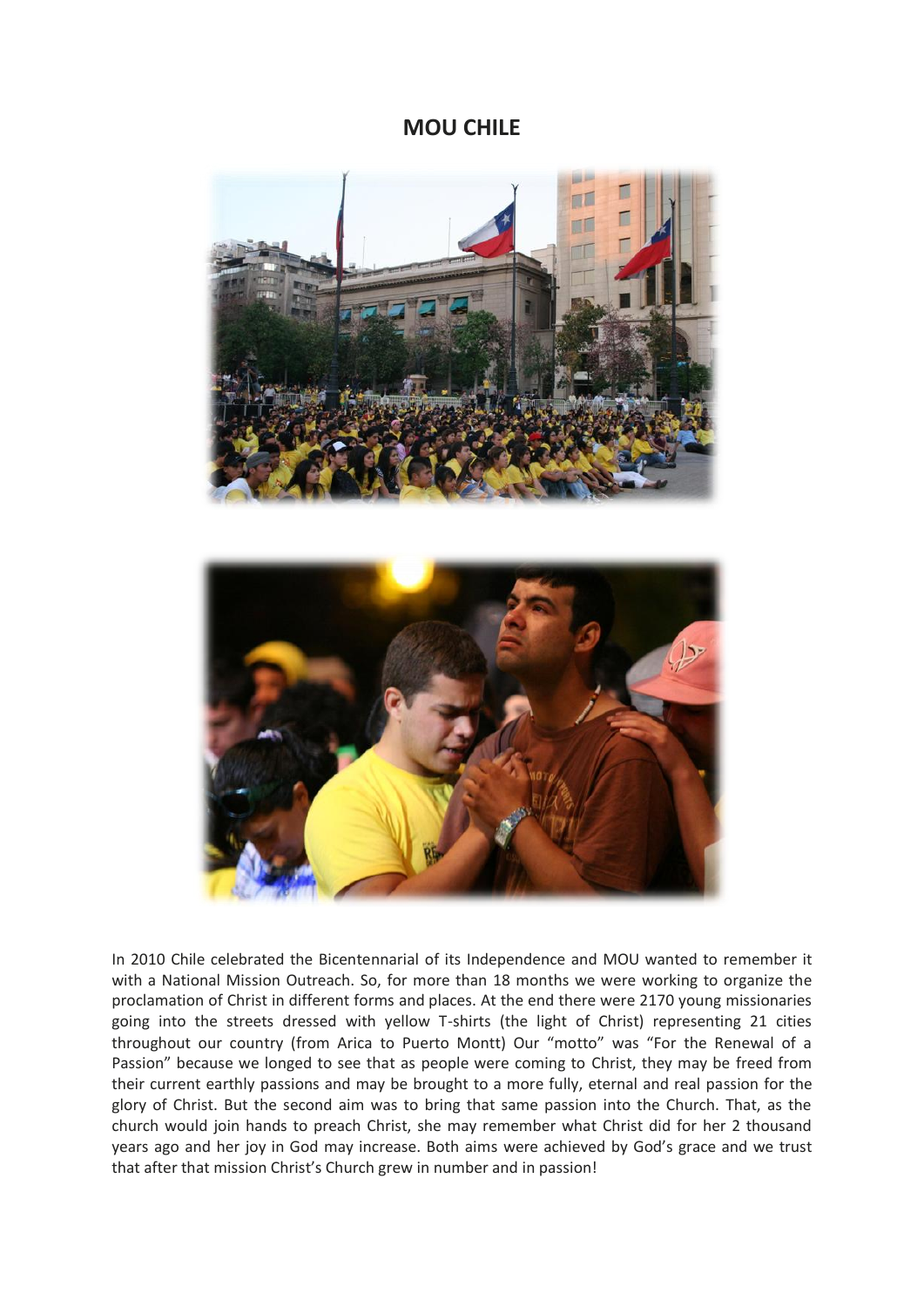We appreciate the support of those who were part of the recording of a "MOU CD" with evangelistic songs. It was our first recorded material and we long to see more resources coming for the extension of the gospel and the edification of the body.

Now we are in a process of prayer and vision. We don't know what's coming next. We do know that this mission outreaches will keep happening everywhere at anytime and we don't want to stop that happening. But we think that is time that this movement may deepen its roots and it will probably require more commitment from local churches and people and resources. We long to see MOU as an evangelistic tool to reach the country but as a network of gospel centered people who long to see the church been revived by the Holy Spirit, experiencing new depth in Her commitment to God's mission and Her knowledge of the richness of Christ! Alleluia!

#### **PLEASE PRAY:**

**That God may give us vision, power and resources (people and money) to keep deepening this movement so that many people may know Christ and the churches may be renewed by the same gospel they will be proclaiming.**